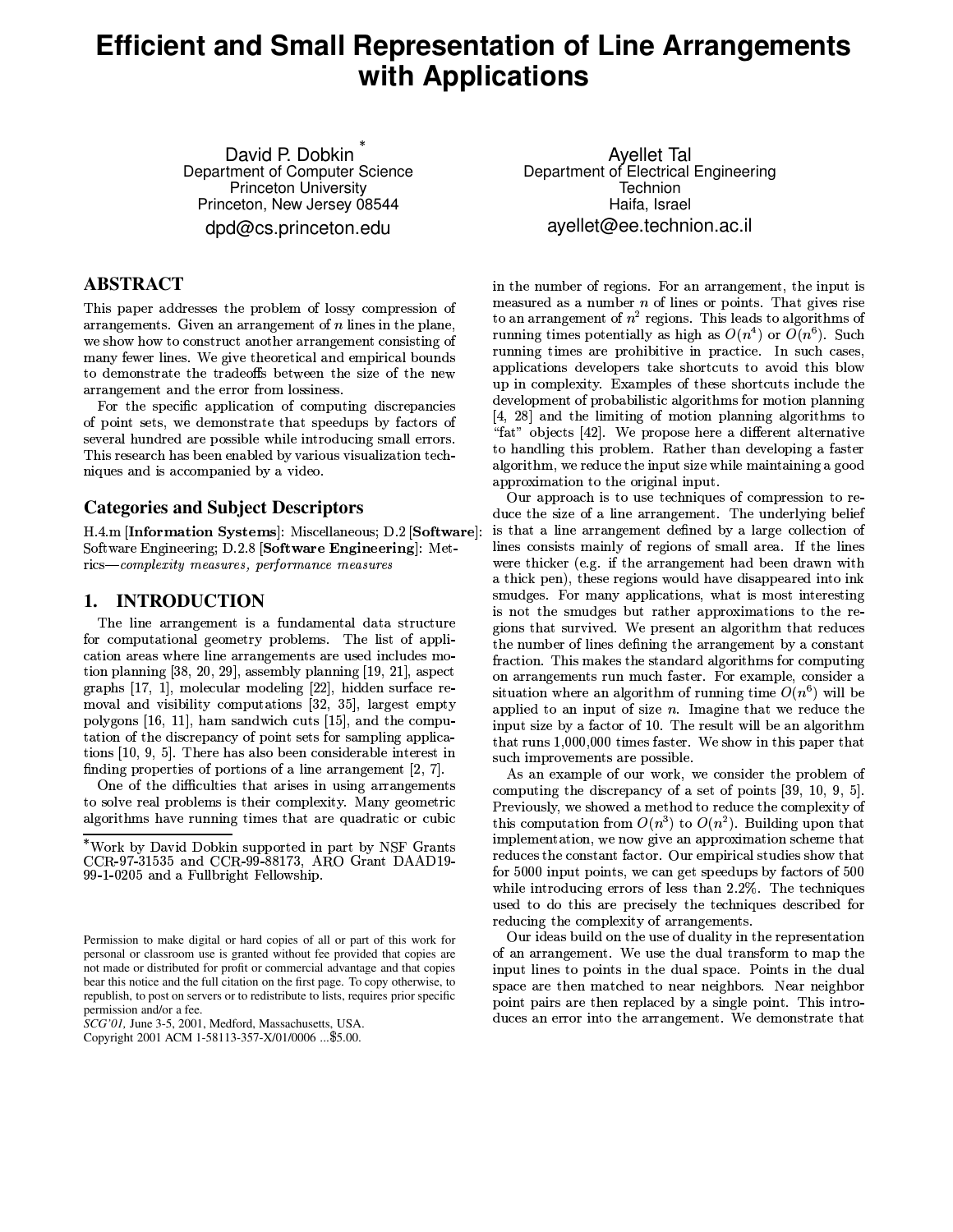such errors are bounded. Our theoretical analysis shows that any arrangement of points in the unit square must have a sufficient number of near neighbor pairs. Since points that are close in dual space correspond to lines that are close in the primal space, we are able to prove theoretical bounds on the error introduced. We have also implemented our algorithms to show that our proven error bounds are quite conservative in practice.

We view the contributions of this paper to be two-fold. We propose a solution to a problem in computational geometry - that of doing efficient computation on the large structures that arise when computing with arrangements. We also give a general technique that we believe is very powerful and will find application to other problems in computational geometry. We show the application of this technique to the problem of computing the discrepancy and suggest other problems where it is likely to be useful.

Visualization has played a central role in this research, helping us to test conjectures, to develop ideas, and to visualize the algorithm [41]. The accompanying video [12] was developed along with the development of the paper.

In the next section, we give background. Section 3 describes our algorithm. In section 4, we derive theoretical error bounds on our approach. Section 5 describes our implementation and gives our empirical results. We conclude with a discussion of other applications of our techniques.

#### $2.$ **BACKGROUND**

We provide in this paper an algorithm to approximate and so to compress arrangements in a lossy manner. In this section we first define arrangements and then discuss some compression schemes used in the geometric domain.

ARRANGEMENTS

Arrangements [2, 7, 36, 18] are fundamental structures of computational geometry. Given a finite set  $H$  of hyperplanes in  $R^d$ , the arrangement  $A(H)$  is the decomposition of  $R^d$  into connected open cells of dimensions  $0, 1, \dots, d$  induced by H. A d-dimensional cell in  $A(H)$  is a maximal connected region of  $R^d$  not intersected by any hyperplane in H. A k-dimensional cell in  $A(H)$ , for  $0 \le k \le d-1$ , is a maximal connected region in the intersection of a subset of the hyperplanes in  $H$  that is not intersected by any other hyperplane in  $H$ . Arrangements can also be defined on other types of objects such as spheres and curved surfaces in  $R^d$ .

Specifically, in two dimensions, let  $L$  be a set of  $n$  lines in the plane. The set L induces a subdivision of the plane that consists of vertices, edges, and faces (0, 1 and 2 dimensional cells, respectively). This subdivision is referred to as the line arrangement induced by L and is denoted by  $A(L)$ .

The complexity of an arrangement is the total number of vertices, edges, and faces of the arrangement,  $\theta(n^2)$  in the worst case.

The algorithm we propose in this paper works in dual space. There are various known point-line duality transforms. We use here three types of duality transforms.

$$
polar duality[6]: L: ax + by = 1 \Leftrightarrow p:(a, b)
$$

$$
Dual1: L: y = ax - b \Leftrightarrow p: (a, b)
$$

 $Dual2: L: ax + by = 1 \Leftrightarrow p: (a/(a^2 + b^2), b/(a^2 + b^2))$ 

The *Dual2* transform has the feature that the line passes through its dual point.

### COMPRESSION IN GEOMETRY

Compression trades off space and time against error. Numerous techniques have been developed for (lossy and lossless) compression of images  $[24, 34, 37, 40, 43]$ . These techniques are aimed at reducing storage space and transmission time. More recently, there has been a flurry of activity aimed at the compression of geometric structures. This work applies to polyhedra and unstructured meshes. The goal is to develop schemes that generate lossy or lossless representations of the topology and geometry of the structure. Two approaches are popular here. The first is the compression of the representation of the topology and the vertex geometry of the meshes, as was done in  $[8, 3, 27, 26]$ . The second avenue allows the modification of the topology of the given mesh, through the use of a multi-resolution representation  $[23, 31, 30, 14]$ .

These compression schemes are evaluated by measuring the tradeoff between the space reduction and the quality of the image produced or the degree to which the reduced mesh approximates the original. Often these measures are aesthetic since there are no measures that can compute the relative quality of different representations.

Our goals here are different. We seek compressed representations of geometric structures that will behave similarly to the original representations when used as inputs to various algorithms. So, rather than reducing transmission speeds, we seek to reduce the running times of these algorithms. We measure the quality of our scheme both aesthetically and empirically. In the former case, we argue that our reduced arrangements "look" like the original arrangements they are meant to approximate. In the latter case, we measure the error that results from using our reduced representations in place of the original inputs to algorithms that compute on arrangements. We also give theoretical arguments to derive conservative error bounds.

#### **THE ALGORITHM** 3.

Given a collection  $L$  of  $n$  lines in a bounding box in the plane, the algorithm returns a collection  $L'$  of  $f(n)$  lines in the same bounding box, such that the arrangement of the  $f(n)$  lines of L' is an approximation to the arrangement of the  $n$  lines of  $L$ .

The main idea of the algorithm is to find a subset of the collection of lines that can be approximated by a set of fewer lines. Since the distance between a pair of points is a more intuitive concept than the distance between a pair of lines, we often shift to the dual space to present our ideas. We show in the next section that this approach is justified. Using identifications made in the dual space, close lines in the primal space can be grouped together. We show that closeness (between points) in dual space implies closeness (between lines) in primal space. In this way, the quality of the matching of points assures the quality of the approximation of arrangements.

Thus, given a set of lines,  $L$ , our algorithm proceeds as follows:

### 1. Transform the set of lines  $L$  to the set  $P$  of their dual points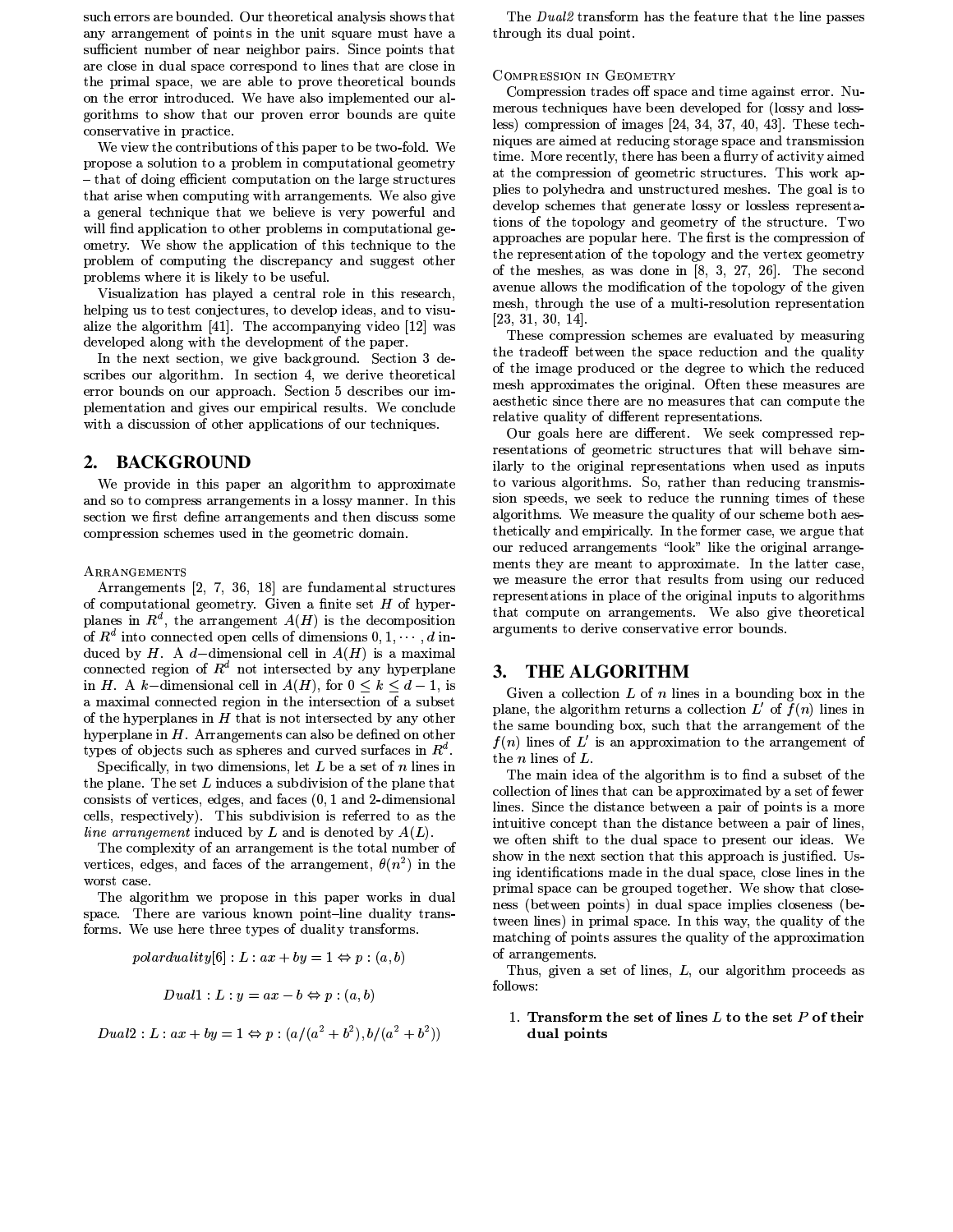- 2. Identify groups of points of  $P$  that lie close together
- 3. Replace each group of points by a smaller group of approximating points
- 4. Transform the points of step 3 to a set of lines  $L'$  that approximates  $L$

The results presented here were computed using a simplified version of this algorithm. In step 2, we computed a set of  $k$  non-overlapping pairs of close points, where  $k$  is a user specified parameter. Typically, we choose a small value of k (even  $k = 1$  works) and iterate between steps 2 and 3 to allow us to create larger groups of points. For example, we might identify points  $A$  and  $B$  in step 2 and replace them by point  $X$  in step 3. On the next iteration, point  $X$  is identified with point  $C$  and the pair is replaced by point  $Y$ . As a result, we have replaced the group  $A, B, C$  of points by the point  $Y$ .

Several strategies are available for choosing the replacement point for a pair of points in step 3. The obvious thing to do is to replace them by the midpoint of the segment joining them. As seen in Figure 1 (where the original lines are drawn in red and the line dual to the midpoint is drawn in blue), the line dual to this midpoint may not be a natural approximation. There are two problems with this scheme. When two lines intersect they generate two pairs of wedges. One is defined by an acute angle and one by an obtuse angle. For our approximation we would like to choose the bisector of the wedge defined by the acute angle. The midpoint, however, may correspond to a line through the wrong pair of wedges, as shown in Figure  $1(a)$ . Also, even when the midpoint line is in the right pair of wedges, it has a slope that is equal to the average of the other two slopes. When one slope is small and the other large (see Figure  $1(b)$ ), this line is very close to the line of large slope, and so does not bisect the wedges as we would like.

To fix this, we do the computation in the primal space. First, we find the lines dual to the points. Next, we find the bisector of the wedge pair defined by the acute angle at the intersection of these lines. The point dual to this bisector is the replacement point for the two original points.

Our implementation of the algorithm iterates on this process of finding good matches and replacing the matched lines by their bisectors, building a coarser arrangement at each stage. The algorithm iterates until a required level of compression has been achieved or until there is no close pair of lines to be matched. Both decision parameters can be controlled by the user.

### **4. ERROR BOUNDS**

We next prove that the above strategy works. As we demonstrate in the empirical section of the paper, the error bounds given here are extremely conservative estimates of the worst case. In practice, the results are significantly better.

We begin by defining the distance measures we will be using. For two points p and q in the plane, we define  $d(p, q)$ , the distance between them, as the Euclidean (i.e.  $L_2$ ) distance between them. We extend this to the definition of Hausdorff distance  $(25)$  for point sets as follows:

DEFINITION 1. Let  $S_n = \{s_1, ... s_n\}$  and  $T_m = \{t_1, ... t_m\}$ be point sets of size n and m.  $d(S_n, T_m)$ , the distance between these sets, is defined as the larger of  $\max_{1 \leq i \leq n} \min_{1 \leq j \leq m} d_L(s_i, t_j)$  and  $\max_{1 \leq i \leq m} \min_{1 \leq j \leq n} d_L(t_i, s_j)$ 

Our goal is to find a set  $T_m$  that approximates  $S_n$  where  $m < n$ . As a first step, we show that there is a subset of S consisting of pairs of points that lie close together.

In what follows, we will define  $R_L$  as the axis-aligned square rooted at the origin with opposite corner  $(L, L)$ .

LEMMA 4.1. Let  $S_n$  be a set of n points in  $R_L$ . Then, there are k disjoint pairs of the points of  $S_n$  such that the points of each pair lie within distance D of each other where  $D = L * \sqrt{2/(n-2k)}$  (or  $k = n/2 - L^2/D^2$ ).

**PROOF.** Divide  $R_L$  into  $l^2$  boxes each of side length  $L/l$ . For each box that contains an odd number of points, discard one of its points (at most  $l^2$  points are discarded). Now, all of the remaining points can be paired at a distance of at most  $L\sqrt{2}/l$ . If  $D = L\sqrt{2}/l$  then  $(n - l^2)/2$  pairs can be created, so  $k = (n - l^2)/2 = n/2 - L^2/D^2$ .  $\Box$ 

We can replace the pairs identified in this lemma by their midpoints which gives the result:

THEOREM 4.2. Given a set  $S_n$  of n points in  $R_L$  and  $D >$ 0, we can always find a set  $T_m$  such that  $d(S_n, T_m) \le D$ where  $m \le n/2 + L^2/(4D^2)$ .

**PROOF.** Using the lemma above we can always find  $k =$  $n/2 - L^2/(4D^2)$  point pairs that lie within 2D of each other. Each of these pairs is replaced by its midpoint  $-$  a point that lies within D of the points of the pair. We then build the set  $T_m$  as the union of the  $n-2k$  points that are not matched with these k midpoints. This yields a set of  $m = n - k$  $n/2 + L^2/(4D^2)$  points and  $d(S_n, T_m) \leq D$ .  $\Box$ 

This theorem applies to points. Next we show that close for points in dual space implies close for lines in primal space. This allows us to extend the theorem to lines. We begin by defining a distance measure between lines. Because lines are infinite, we must take care in defining this distance to keep it finite and meaningful. We do so by defining distances within  $R_L$ .

DEFINITION 2. If  $l_1$  and  $l_2$  are lines that intersect  $R_L$ ,  $d_L(l_1, l_2)$ , the distance between  $l_1$  and  $l_2$  in  $R_L$  is  $A_L(l_1, l_2)/L^2$ where  $A_L(l_1, l_2)$  is defined as follows:

- 1. If  $l_1$  and  $l_2$  do not intersect within  $R_L$ , then  $A_L(l_1, l_2)$ is the area of the polygon defined by  $l_1$  and  $l_2$  within  $R_L$
- 2. If  $l_1$  and  $l_2$  are perpendicular lines that intersect within  $R_L$ , their intersection creates 2 pairs of wedges whose areas can be computed. In this case,  $A_L(l_1, l_2)$  is the smaller of these areas.
- 3. If  $l_1$  and  $l_2$  are non-perpendicular lines that intersect within  $R_L$ , their intersection creates 2 pairs of wedges with wedge angles of  $\theta$  and  $\pi - \theta$  where  $0 < \theta < \pi/2$ . In this case,  $A_L(l_1, l_2)$  is the sum of the areas of the pair of wedges of wedge angle  $\theta$ .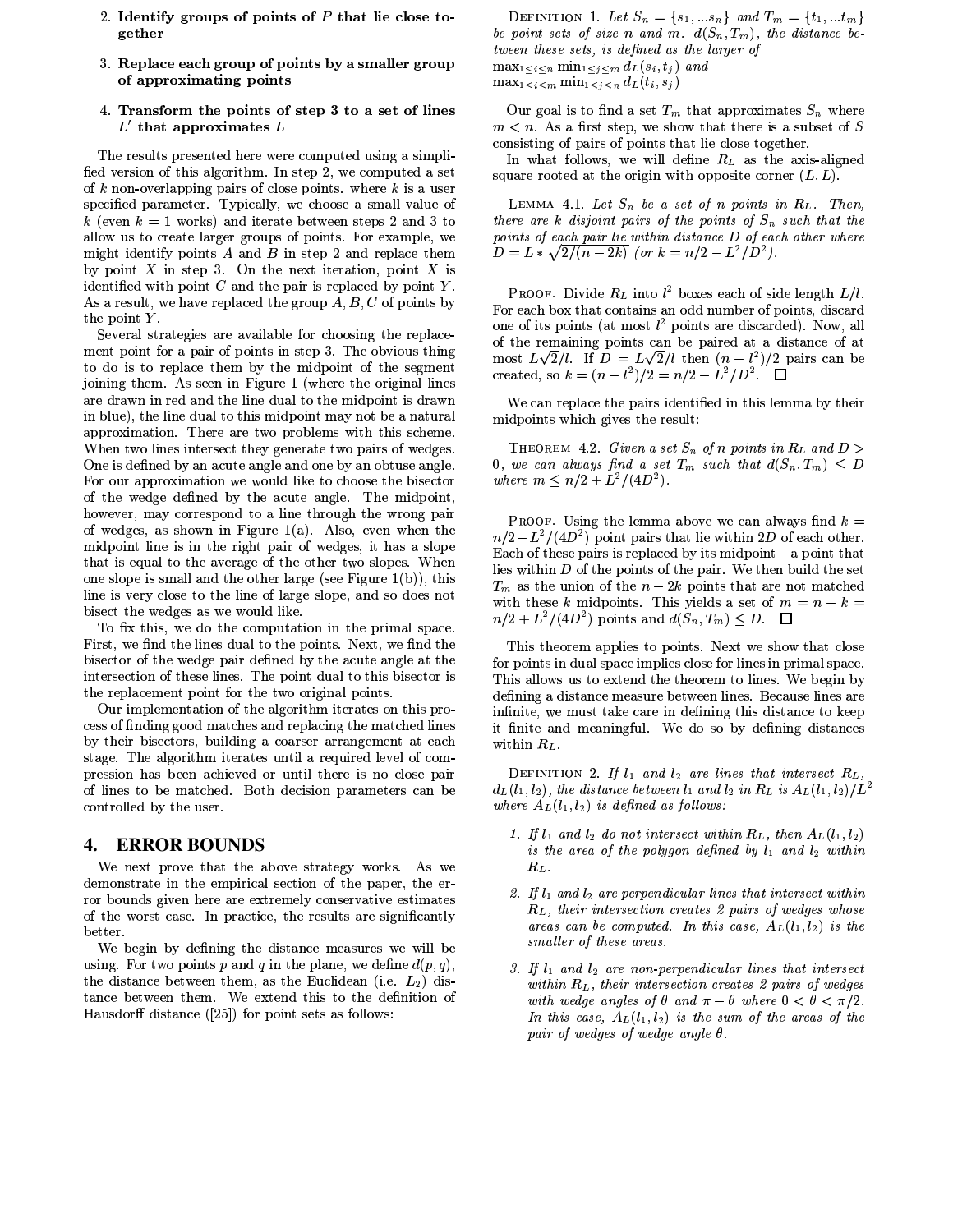



(a) line through the wrong pair of wedges

(b) line close to the line of large slope



We extend this in Hausdorff fashion to collections of lines (i.e. arrangements) that intersect  $R_L$ .

DEFINITION 3. Let  $A_n$  be an arrangement of the n lines  $\{l_1, ..., l_n\}$  and  $B_m$  be an arrangement of the m lines  $\{s_1, ..., s_m\}$ .  $d_L(A_n, B_m)$  the distance between  $A_n$  and  $B_m$  is defined as the larger of  $\max_{1 \leq i \leq n} \min_{1 \leq j \leq m} d_L(l_i, s_j)$  and  $\max_{1 \leq i \leq m} \min_{1 \leq j \leq n} d_L(s_i, l_j)$ 

We now extend the previous theorem to lines.

THEOREM 4.3. If p and q are points of  $R_L$  with  $d(p,q) =$ D then  $d_L(Dual1(p), Dual1(q)) \leq D\sqrt{4+L^2}/2L$ .

PROOF. We represent p as  $(a, b)$  and q as  $(a + \epsilon, b + \delta)$ where  $D = \sqrt{\epsilon^2 + \delta^2}$ . So,  $l_p : ax - y = b$  and  $l_q : (a + \epsilon)x - y =$  $b + \delta$  are  $Dual1(p)$  and  $Dual1(q)$  respectively.

We consider the trapezoid defined as the convex hull of the points  $(0, -b)$ ,  $(0, -(b+\delta))$ ,  $(L, aL-b)$  and  $(L, (a+\epsilon)L-(b+\epsilon))$  $\delta$ ) defined as the intersection points of the lines  $l_p$  and  $l_q$ with the vertical lines  $x = 0$  and  $x = L$  that bound  $R_L$ . The area of this trapezoid is  $L(|\delta| + (|\epsilon L - \delta|)/2$ . which is at most  $L(|\epsilon|L/2 + |\delta|)$ . This is maximized to  $LD\sqrt{4 + L^2}/2$  when  $\epsilon = LD/\sqrt{4+L^2}$ ,  $\delta = 2D/\sqrt{4+L^2}$ . Note that the area of this trapezoid is at least  $A_L(l_p, l_q)$ . Hence,  $A_L(l_p, l_q) \leq$  $LD\sqrt{4+L^2}/2$  from which the result follows.

 $\Box$ 

We can now state our main result:

THEOREM 4.4. Let  $A_n$  be an arrangement of n lines each of which intersects  $R_L$  and is dual to a point of  $R_L$ .

i) For any  $D > 0$ , we can find an arrangement  $A'_{n'}$  of n' lines in  $R_L$  such that  $d_L(A_n, A'_{n'}) \leq D$  and  $n' \leq n/2 + (4 +$  $L^2)/(4D)^2$ 

ii) For any r such that  $1/2 < r < 1$ , we can find an arrangement  $A'_{rn}$  such that

$$
d_L(A_n, A'_{rn}) \leq \sqrt{(L^2 + 4)/(16 * (r - 1/2)n)}
$$

**PROOF.** Let  $S_n$  be the set of points dual to the lines of the arrangement  $A_n$ . Let  $D' = 2LD/\sqrt{4 + L^2}$  and observe that if the distance between two points is less than  $D'$ , then the distance between their dual lines is less than  $D$  (by Theorem  $4.3$ ).

Using Theorem 4.2, we note that we can find a set  $T_{n'}$  of n' points such that  $d(S_n, T_{n'}) < D'$  and  $n' \leq n/2 + L^2/4D^{'2}$ . Substituting for  $D'$  yields part i) of the theorem.

Part ii) of the theorem is proved by substituting  $rn$  for  $n'$ and solving the inequality  $rn \leq n/2 + (4 + L^2)/D^2$  for D.

 $\Box$ 

These results show that one round of our algorithm is certain to give a good approximation. It remains an open problem to extend our theoretical underpinnings to support the empirical observations that applying our algorithm in multiple rounds continues to yield good approximations.

#### **EXPERIMENTAL RESULTS** 5.

We implemented our algorithm in C on a Silicon Graphics workstation. To visualize the experiments and the results, we used the geometric animation system GASP [41]. We measured the approximations of arrangements and also applied these approximations to the problem of computing discrepancies [39].

### APPROXIMATIONS

To test the quality of our algorithm, we created approximations for line arrangements generated by different random distributions [33], and created their dual lines according to the duality transform  $Dual2$ . This set of lines was the input to our algorithm.

To illustrate the quality our results, each of the Figures 2-6 presents the arrangement of a set of 50 lines generated with a specific distribution, and the approximating arrangement generated by a set of about half the number of lines, as produced by our algorithm. Typically the approximation would be run on larger inputs to yield better compression but the images from such runs are too cluttered to include in this document. In Figure 2 the input points were generated using a uniform distribution in the unit square. In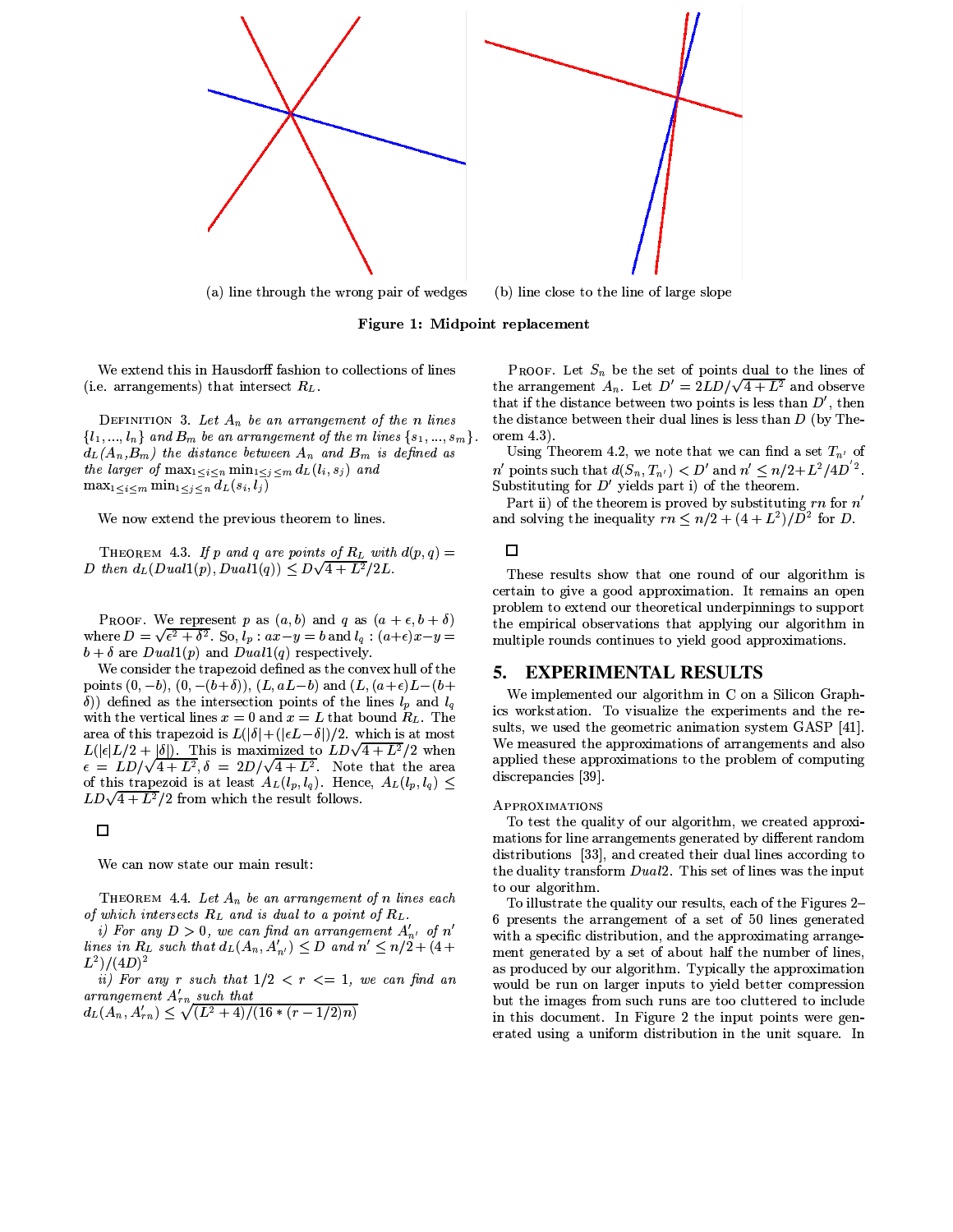Figure 3 the input points were generated using a uniform distribution on the edge of a circle. In Figure 4 the input points were generated using a uniform distribution inside a circle. In Figure 5 the input points were generated using a multi-variant normal distribution at ten points in the unit square. In Figure 6 the input points were generated using a uniform distribution on the diameter of the unit square.

To evaluate the resulting approximating arrangements, we measured the Hausdorff distance of the arrangement from its approximation.

Table 1 summarizes some of our results or arrangements of up to 10,000 lines. It can be seen that the distance from the original arrangement to the resulting one is very small even when the approximating arrangement is one tenth the size of the given arrangement. The exact distance depends on the type of distribution used to generate the lines. Moreover, as expected, as we allow more compression, the quality of the arrangement degrades, and the distance error grows.

| $\overline{\text{No}}$ lines in $L$ | No lines in $L_1$ | Distribution                         | Distance |  |
|-------------------------------------|-------------------|--------------------------------------|----------|--|
| 1000                                | 750               | Uniform                              | 0.019436 |  |
| 1000                                | 562               | Uniform                              | 0.028740 |  |
| 1000                                | 315               | Uniform                              | 0.048049 |  |
| 1000                                | 177               | Uniform                              | 0.082842 |  |
| 1000                                | 99                | Uniform                              | 0.146336 |  |
| 5000                                | 3750              | Uniform                              | 0.010350 |  |
| 5000                                | 2812              | Uniform                              | 0.011549 |  |
| 5000                                | 1581              | Uniform                              | 0.021419 |  |
| 5000                                | 888               | Uniform                              | 0.035084 |  |
| 5000                                | 499               | Uniform                              | 0.077760 |  |
| 10000                               | 7500              | Uniform                              | 0.005839 |  |
| 10000                               | 5625              | Uniform                              | 0.009475 |  |
| 10000                               | 3163              | Uniform                              | 0.014833 |  |
| 10000                               | 1779              | Uniform                              | 0.030319 |  |
| 10000                               | 1000              | Uniform                              | 0.050047 |  |
| 1000                                | 750               | Annulus                              | 0.000135 |  |
| 1000                                | 562               | Annulus                              | 0.000392 |  |
| 1000                                | 315               | Annulus                              | 0.001057 |  |
| 1000                                | 177               | Annulus                              | 0.002391 |  |
| 1000                                | 99                | Annulus                              | 0.003271 |  |
| 10000                               | 7500              | Annulus                              | 0.000303 |  |
| 10000                               | 5625              | Annulus                              | 0.000325 |  |
| 10000                               | 3163              | Annulus                              | 0.000325 |  |
| 10000                               | 1779              | Annulus                              | 0.000386 |  |
| 10000                               | 1000              | Annulus                              | 0.000919 |  |
| 1000                                | 750               | $\overline{\text{C}}\text{I}$ usnorm | 0.005101 |  |
| 1000                                | 562               | Clusnorm                             | 0.020207 |  |
| 1000                                | 315               | Clusnorm                             | 0.044425 |  |
| 1000                                | 177               | Clusnorm                             | 0.139449 |  |
| 1000                                | 99                | Clusnorm                             | 0.199697 |  |
| 10000                               | 7500              | $\overline{\text{Clusnorm}}$         | 0.005402 |  |
| 10000                               | 5625              | Clusnorm                             | 0.005839 |  |
| 10000                               | 3163              | Clusnorm                             | 0.007716 |  |
| 10000                               | 1779              | Clusnorm                             | 0.012288 |  |
| 10000                               | 1000              | Clusnorm                             | 0.021373 |  |
| 1000                                | 750               | Ball                                 | 0.020309 |  |
| 1000                                | 562               | Ball                                 | 0.023880 |  |
| 1000                                | 315               | Ball                                 | 0.047370 |  |
| 1000                                | 177               | Ball                                 | 0.075209 |  |
| 1000                                | 99                | Ball                                 | 0.102761 |  |
| 10000                               | 7500              | Ball                                 | 0.007984 |  |
| 10000                               | 5625              | Ball                                 | 0.015156 |  |
| 10000                               | 3163              | Ball                                 | 0.016478 |  |
| 10000                               | 1779              | Ball                                 | 0.028706 |  |
| 10000                               | 1000              | Ball                                 | 0.046705 |  |

Table 1: Error Results

APPLICATION: COMPUTING THE DISCREPANCY

Supersampling is one of the most common approaches to the anti-aliasing problem in computer graphics. Since it

has been shown that uniform sampling can lead to aliasing artifacts, a common approach has been to make use of the theory of discrepancy [39].

The discrepancy of a set  $S_n$  of n points is defined as follows. For a given line  $l, l$  divides the square into 2 parts,  $R_+(l)$  and  $R_-(l)$ , with  $R_+(l)$  (resp.  $R_-(l)$ ) lying above  $({\rm resp.~ below})$  the line l. In an ideal world, the fraction of the points of  $S_n$  that lie in region  $R_{+}(l)$  would be exactly the area of  $R_+(l)$ . The discrepancy of  $S_n$  with respect to l is the absolute value of the difference between these quantities. The discrepancy of the point set  $S_n$  is measured as the maximum discrepancy of  $S_n$  with respect to l over all lines  $\iota$ 

Previously, we showed a method to compute the discrepancy of a set of *n* points in  $O(n^2)$  [10, 9]. Building upon that algorithm, we now use the approximation techniques described in the current paper to reduce the complexity of arrangements by constant factors.

Table 2 describes our empirical results. We get significant speedups with relatively small errors. In particular, our behavior is best for uniform distributions, which are most common in this domain. For instance, for a uniform distribution (with 1000 points) we get a speedup by a factor of 116 while introducing errors of less than 2.5%, or a speedup by a factor of 205 while introducing errors of about 5.5%.

To further evaluate our method, we compared it to the method of merely using random sampling. In this method, we would choose at random a subsample of the original points and compute their discrepancy as an approximation to the actual discrepancy. This subsample had the same size that we got by our approximations scheme, so that the discrepancy computation algorithm ran in the same time for both approximations. The nature of discrepancy computations suggests that this should be a reasonable approach. We were pleasantly surprised to notice that our scheme works much better than random sampling for discrepancy. For instance, in cases where our scheme was off by 5%, this type of random sampling was off by 15% or 25% or more.

### **VISUALIZATION**

Visualization [41] played an important role in this research. While runs produce numbers that tell us how good a replacement scheme is, they do not help to understand where a scheme can be improved. Through visualization, the weaknesses of a replacement scheme came to light. Through visualization we found out that the intuitive way of replacing two lines by a line which is the dual of the midpoint (of the dual points), is not what we expected. In addition, with visualization we could indeed make our lines thicker and check that the approximating arrangement is indeed what we would get if we drew the original arrangement with thick lines. Finally, visualization helped us to check various duality transforms, and decide which ones fit our domain. The accompanying video [12] was developed along with the development of this research.

#### **CONCLUSIONS** 6.

We described in this paper a technique for approximating arrangements of lines in the plane, so that the number of lines defining the arrangement is reduced by a constant fraction. We showed theoretical error bounds on our approach, as well as practical error bounds. We also showed how these ideas can be applied to compute discrepancies where our em-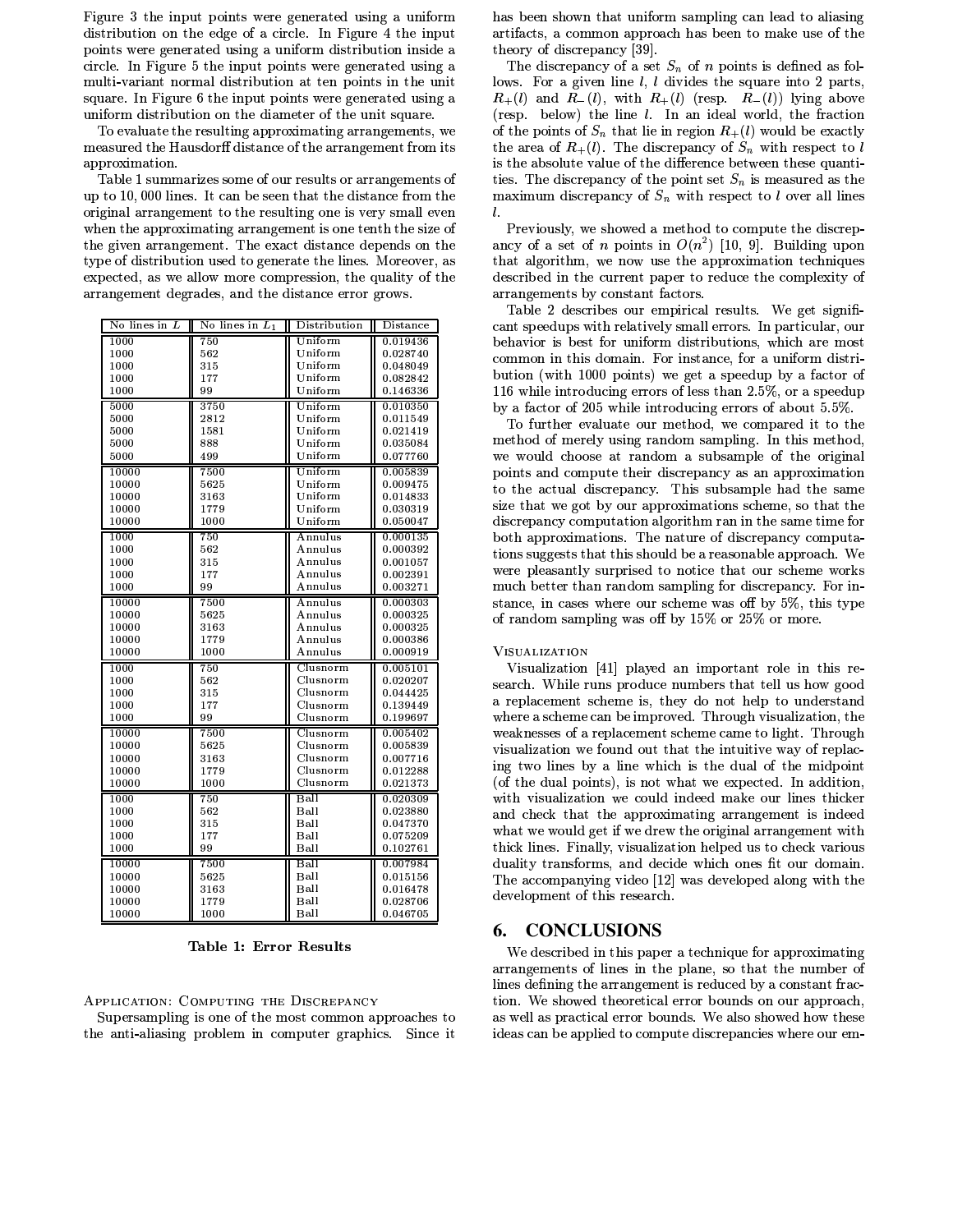| Distribution | Exact Discrepancy |             | Approximating Discrepancy |            | Error $(\%)$ | Speedup  |          |           |
|--------------|-------------------|-------------|---------------------------|------------|--------------|----------|----------|-----------|
|              | No. points        | discrepancy | run-time                  | No. points | discrepancy  | run-time |          |           |
| Uniform      | 1000              | 0.251422    | 14.809                    | 500        | 0.253156     | 3.455    | 0.689    | 4.286     |
| Uniform      | 1000              | 0.252619    | 14.709                    | 100        | 0.258625     | 0.126    | 2.377    | 116.738   |
| Uniform      | 1000              | 0.251783    | 14.754                    | 75         | 0.265734     | 0.072    | 5.540    | 204.916   |
| Uniform      | 1000              | 0.252057    | 14.698                    | 50         | 0.278013     | 0.034    | 10.297   | 432.294   |
| Normal       | 1000              | 0.38605     | 14.671                    | 500        | 0.37405      | 3.506    | 3.208    | 4.184     |
| Normal       | 1000              | 0.38386     | 14.802                    | 200        | 0.371838     | 0.507    | 3.233    | 29.19     |
| Normal       | 1000              | 0.381412    | 14.797                    | 150        | 0.363747     | 0.280    | 4.856    | 52.846    |
| Normal       | 1000              | 0.390162    | 14.790                    | 100        | 0.365415     | 0.125    | 6.772    | 118.32    |
| Uniform      | 5000              | 0.25088     | 334.398                   | 2500       | 0.250998     | 78.655   | 0.047    | 4.2514    |
| Uniform      | 5000              | 0.250346    | 332.544                   | 1000       | 0.251796     | 11.466   | 0.579    | 29.0      |
| Uniform      | 5000              | 0.250538    | 335.438                   | 500        | 0.254636     | 2.662    | 1.63568  | 126.0     |
| Uniform      | 5000              | 0.250249    | 339.140                   | 375        | 0.255739     | 1.466    | 2.1938   | 231.337   |
| Uniform      | 5000              | 0.25019     | 332.904                   | 250        | 0.255567     | 0.633    | 2.149    | 525.9     |
| Normal       | 5000              | 0.379133    | 334.637                   | 2500       | 0.368188     | 78.132   | 2.972    | 4.283     |
| Normal       | 5000              | 0.380262    | 335.891                   | 1000       | 0.358189     | 11.404   | 6.162389 | 29.453788 |
| Normal       | 5000              | 0.379393    | 338.563                   | 750        | 0.35601      | 6.291    | 6.568    | 53.817    |
| Normal       | 5000              | 0.380474    | 332.526                   | 500        | 0.357025     | 2.683    | 6.568    | 123.938   |

|  | Table 2: Approximating Discrepancy |  |
|--|------------------------------------|--|
|--|------------------------------------|--|



Figure 2: Uniform Distribution



Figure 3: Annulus Distribution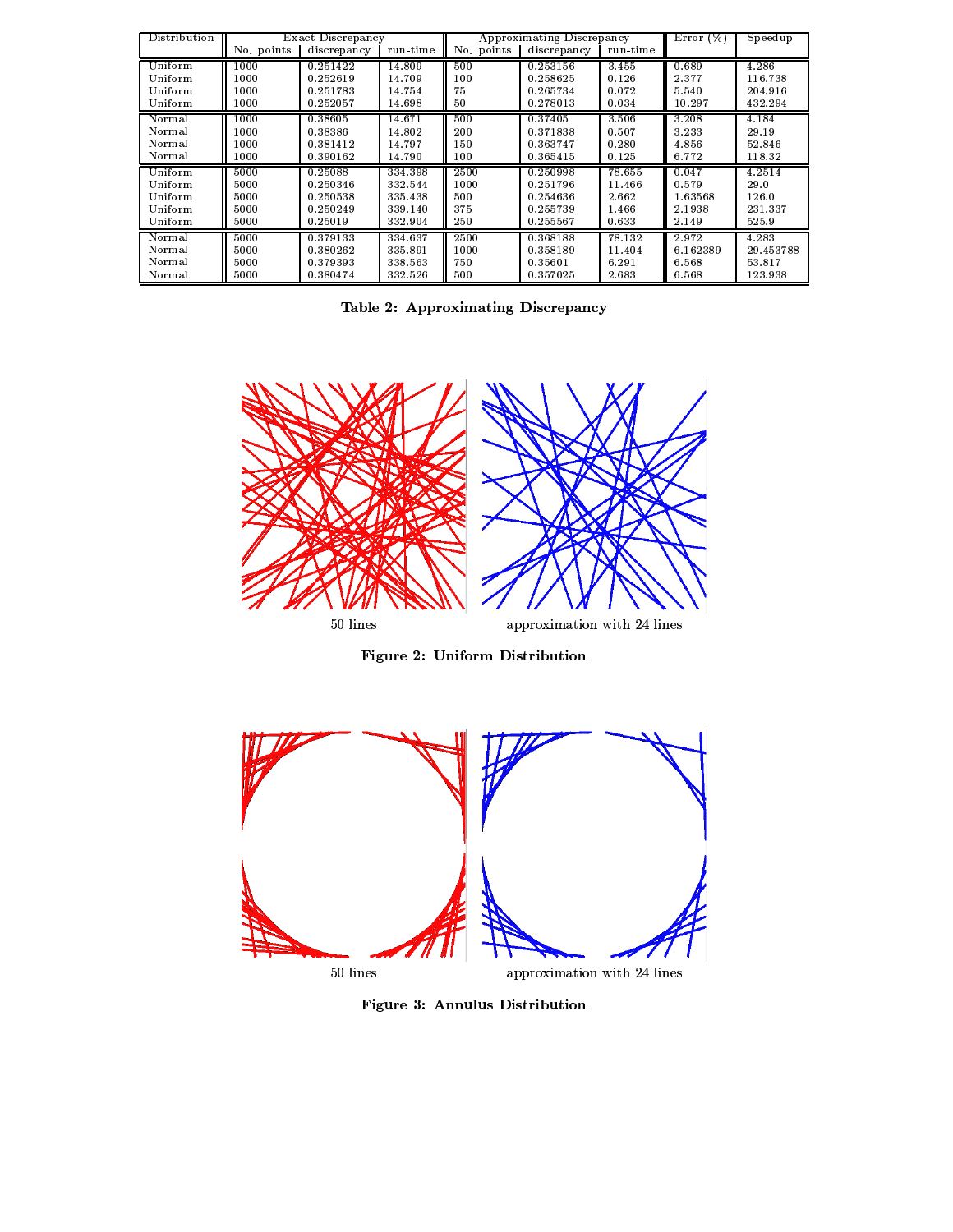

Figure 4: Ball Distribution



Figure 5: Clusnorm Distribution



Figure 6: Cubediam Distribution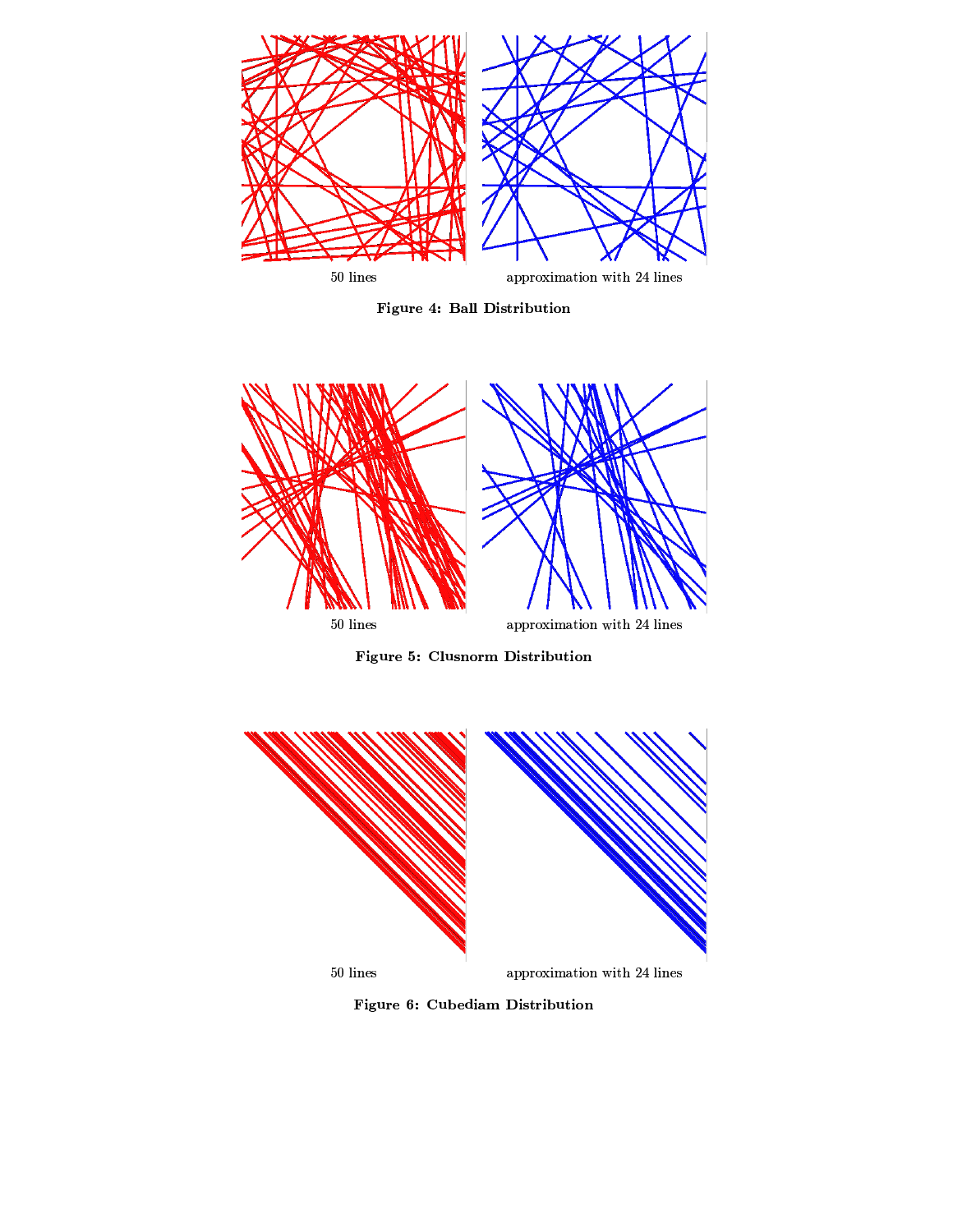pirical studies indicate that we can get speedups by factors of 200 while introducing errors of less than 5%.

Compression of arrangements has great potential in many applications, in addition to computing the discrepancy as discussed in the paper. Two other applications seem promising. The first is the visualization of huge amounts of data. Typically, we are willing to tolerate errors in such situations if the algorithm runs in real-time. We show here how our method applies to lines in the plane. We would like to check similar ideas for other objects in other domains. Another important application is quick and dirty path planning. In robotics it is usually the case that exact path planning is needed, and thus one needs to deduce a real path from the approximation. In computer graphics, however, small errors are often tolerable.

It would be easy to introduce a variable metric to our method. This would allow the user (or a program) to highlight regions (in dual or primal space) where less compression is desired.

We have made preliminary studies of this algorithm as a clustering algorithms [13]. The idea is to use the compressed set of lines as the starting point for some clustering algorithms (i.e., the  $k$  means), and see if the algorithm then converges faster. Our preliminary work here is promising. Further work is needed to fully demonstrate the applicability of this approach.

### **REFERENCES** 7.

- [1] P. K. Agarwal and M. Sharir. On the number of views of polyhedral terrains. In Proc. 5th Canad. Conf. Comput. Geom., pages 55-60, 1993.
- [2] P. K. Agarwal and M. Sharir. Arrangements and their applications. In J. R. Sack and J. Urrutia, editors, Handbook of Computational Geometry, pages 49-119. Elsevier Science Publishers B.V. North-Holland, Amsterdam, 2000.
- [3] C. Bajaj, V. Pascucci, and G. Zhuang. Single resolution compression of arbitrary trianular meshes with properties. In Proc. of the data compression conference., 1999.
- [4] J. Barraquand, L. E. Kavraki, J.-C. Latombe, T.-Y. Li, R. Motwani, and P. Raghavan. A random sampling framework for path planning in large-dimensional configuration spaces. Internat. J. Robot. Res.
- [5] B. Chazelle. Geometric discrepancy revisited. In Proc. 34th Annu. IEEE Sympos. Found. Comput. Sci., pages  $392 - 399, 1993$
- [6] H. S. M. Coxeter and S. L. Greitzer. Geometry *Revisited* Mathematical Association of America. Washington, DC, 1967.
- [7] M. de Berg, M. van Kreveld, M. Overmars, and O. Schwarzkopf. Computational Geometry: Algorithms and Applications. Springer-Verlag, Berlin, 1997.
- [8] M. Deering. Geometry compression. Comput. Graph., 13-20, 1995. Proc. SIGGRAPH '95.
- [9] D. Dobkin and D. Eppstein. Computing the discrepancy. In Proc. 9th Annu. ACM Sympos. Comput. Geom., pages 47-52, 1993.
- [10] D. Dobkin and D. Mitchell. Random-edge discrepancy of supersampling patterns. In Graphics Interface '93, 1993.
- [11] D. P. Dobkin, H. Edelsbrunner, and M. H. Overmars. Searching for empty convex polygons. Algorithmica,  $5:561 - 571$ , 1990.
- [12] D. P. Dobkin and A. Tal. Small representation of line arrangements. In ACM Sympos. Comput. Geom. Video Review, 2001.
- [13] R. O. Duda and P. E. Hart. Pattern Classification and Scene Analysis. Wiley-Interscience, New York, 1973.
- [14] M. Eck, T. Derose, T. Duchamp, H. Hoppe, and M. Lounsbery. Multiresolution analysis of arbitrary meshes. In Proc. SIGGRAPH '95, Computer Graphics Proceedings, Annual Conference Series, pages  $173-182$ , July 1995.
- [15] H. Edelsbrunner. Algorithms in Combinatorial Geometry, volume 10 of EATCS Monographs on Theoretical Computer Science. Springer-Verlag. Heidelberg, West Germany, 1987.
- [16] H. Edelsbrunner and L. J. Guibas. Topologically sweeping an arrangement. J. Comput. Syst. Sci., 38:165-194, 1989. Corrigendum in 42 (1991), 249-251.
- [17] Z. Gigus, J. Canny, and R. Seidel. Efficiently computing and representing aspect graphs of polyhedral objects. IEEE Trans. Pattern Anal. Mach.  $Intell., 13(6):542-551,$  June 1991.
- [18] J. E. Goodman and J. O'Rourke, editors. Handbook of Discrete and Computational Geometry. CRC Press LLC, Boca Raton, FL, 1997.
- [19] L. Guibas, D. Halperin, H. Hirukawa, J.-C. Latombe, and R. Wilson. Polyhedral assembly partitioning using maximally covered cells in arrangements of convex polytopes. Int. J. of Computational Geometry and its applications, 8(2):179-199, 1998.
- [20] D. Halperin. Robot motion planning and the single cell problem in arrangements. Journal of Intelligent and Robotic Systems,  $11:45-65$ , 1994.
- [21] D. Halperin, J. C. Latombe, and R. Wilson. A general framework for assembly planning: The motion space approach.  $Algorithmica$ , 26:577-601, 2000.
- [22] D. Halperin and M. Overmars. Spheres, molecules, and hidden surface removal. Computational Geometry: Theory and Applications,  $11(2):83-102$ , 1998.
- [23] P. S. Heckbert and M. Garland. Survey of polygonal surface simplification algorithms. Report, Carnegie Mellon University, 1997.
- [24] M. L. Hilton, B. D. Jawerth, and A. Sengupta. Compressing still and moving images with wavelets. Multimedia Systems, 2(3), April 1994.
- [25] D. P. Huttenlocher and K. Kedem. Computing the minimum Hausdorff distance for point sets under translation. In Proc. 6th Annu. ACM Sympos.  $Comput. Geom.$  pages 340-349, 1990.
- [26] M. Isenburg. Triangle fixer: Edge-based connectivity compression. In Abstracts 16th European Workshop Comput. Geom., pages 18-23. Ben-Gurion University of the Negev, 2000.
- [27] Z. Karni and C. Gotsman. Spectral compression of mesh geometry. In Abstracts 16th European Workshop Comput. Geom., pages 27-30. Ben-Gurion University of the Negev, 2000.
- [28] L. E. Kavraki, P. Švestka, J.-C. Latombe, and M. H. Overmars. Probabilistic roadmaps for path planning